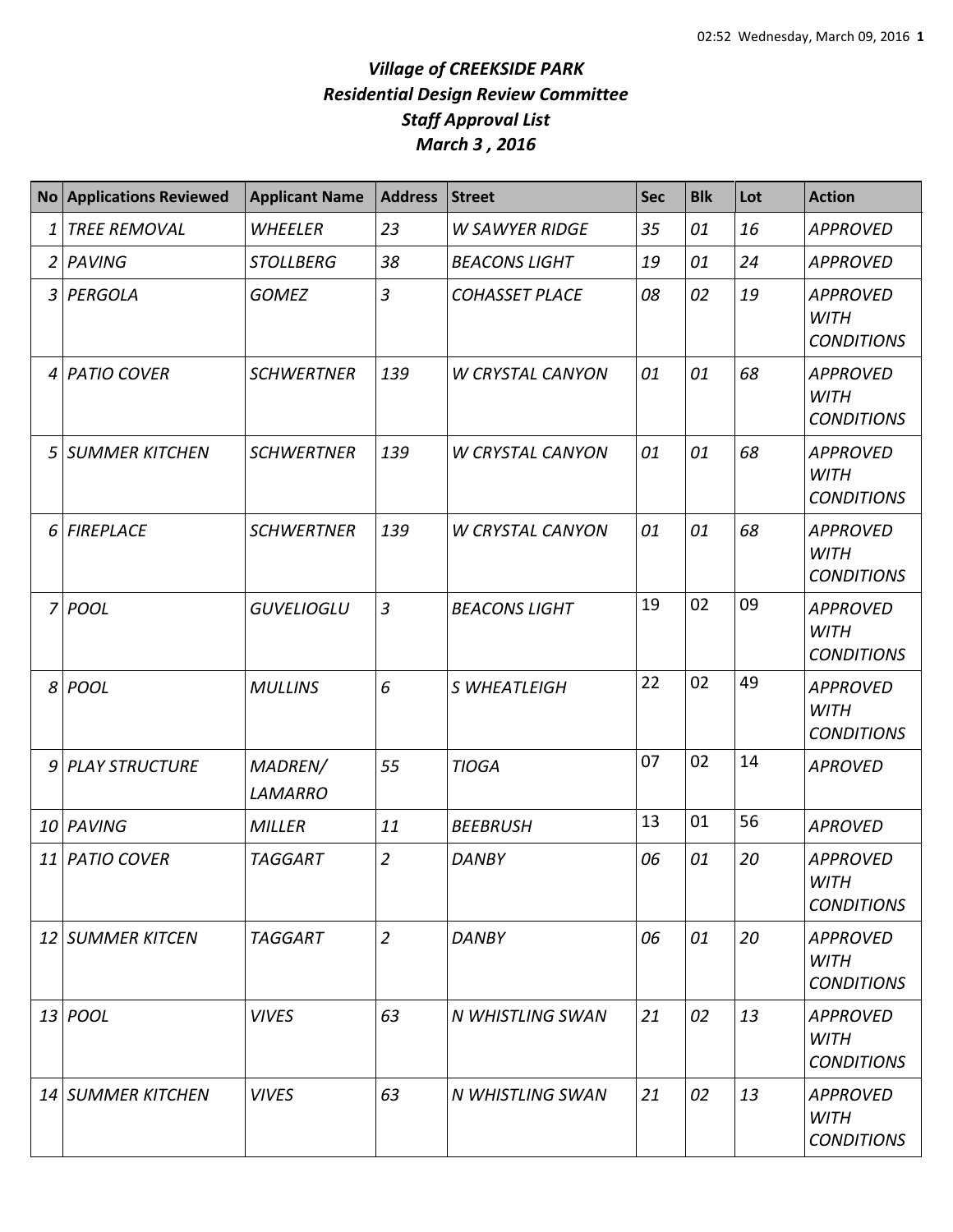## *Village of CREEKSIDE PARK Residential Design Review Committee Staff Approval List March 3 , 2016*

| <b>No</b>       | <b>Applications Reviewed</b>      | <b>Applicant Name</b> | <b>Address</b> | <b>Street</b>           | <b>Sec</b> | <b>Blk</b>     | Lot | <b>Action</b>                                       |
|-----------------|-----------------------------------|-----------------------|----------------|-------------------------|------------|----------------|-----|-----------------------------------------------------|
| 15 <sub>l</sub> | <b>SUMMER KITCHEN</b>             | <b>ARGUELLES</b>      | $\overline{z}$ | <b>FREESTONE STREAM</b> | 15         | 05             | 15  | <b>APPROVED</b><br><b>WITH</b><br><b>CONDITIONS</b> |
|                 | 16 PERGOLA                        | <b>ARGUELLES</b>      | $\overline{7}$ | <b>FREESTONE STREAM</b> | 15         | 05             | 15  | <b>APPROVED</b><br><b>WITH</b><br><b>CONDITIONS</b> |
|                 | 17 POOL                           | <b>ARGUELLES</b>      | $\overline{7}$ | <b>FREESTONE STREAM</b> | 15         | 05             | 15  | <b>APPROVED</b><br><b>WITH</b><br><b>CONDITIONS</b> |
| 18              | <b>OUTDOOR</b><br><b>BATHROOM</b> | <b>SUNG</b>           | 63             | <b>HEDGEDALE</b>        | 34         | 01             | 17  | <b>APPROVED</b><br><b>WITH</b><br><b>CONDITIONS</b> |
| 19              | <b>GATE</b>                       | <b>SONG</b>           | 87             | <b>LINDENBERRY</b>      | 27         | $\overline{2}$ | 15  | <b>APPROVED</b>                                     |
|                 | 20 POOL                           | <b>MORAN</b>          | 58             | <b>BEACON'S LIGHT</b>   | 19         | 01             | 19  | <b>APPROVED</b><br><b>WITH</b><br><b>CONDITIONS</b> |
| 21              | <b>GAZEBO</b>                     | <b>MORAN</b>          | 58             | <b>BEACON'S LIGHT</b>   | 19         | 01             | 19  | <b>APPROVED</b><br><b>WITH</b><br><b>CONDITIONS</b> |
| 22              | <b>OTDOOR KITCHEN</b>             | <b>MORAN</b>          | 58             | <b>BEACON'S LIGHT</b>   | 19         | 01             | 19  | <b>APPROVED</b><br><b>WITH</b><br><b>CONDITIONS</b> |
| 23              | <b>BASKETBALL GOAL</b>            | <b>DALTON</b>         | 194            | <b>S THATCHER BEND</b>  | 36         | 01             | 08  | <b>APPROVED</b>                                     |
| 24              | <b>FENCE STAIN</b>                | <b>BARRENECHEK</b>    | 22             | <b>HEARTHWICK</b>       | 02         | 02             | 06  | <b>APPROVED</b>                                     |
|                 | $25$ POOL                         | VILLAREAL             | 111            | <b>TADPOLE</b>          | 10         | 01             | 21  | <b>APPROVED</b><br><b>WITH</b><br><b>CONDITIONS</b> |
|                 | $26$ POOL                         | <b>LYONS</b>          | 119            | <b>GILDWOOD</b>         | 13         | 01             | 03  | <b>APPROVED</b><br><b>WITH</b><br><b>CONDITIONS</b> |
|                 | 27 PERGOLA                        | <b>LYONS</b>          | 119            | <b>GILDWOOD</b>         | 13         | 01             | 03  | <b>APPROVED</b><br><b>WITH</b><br><b>CONDITIONS</b> |
|                 | 28 SUMMER KITCHEN                 | <b>LYONS</b>          | 119            | <b>GILDWOOD</b>         | 13         | 01             | 03  | <b>APPROVED</b><br><b>WITH</b><br><b>CONDITIONS</b> |